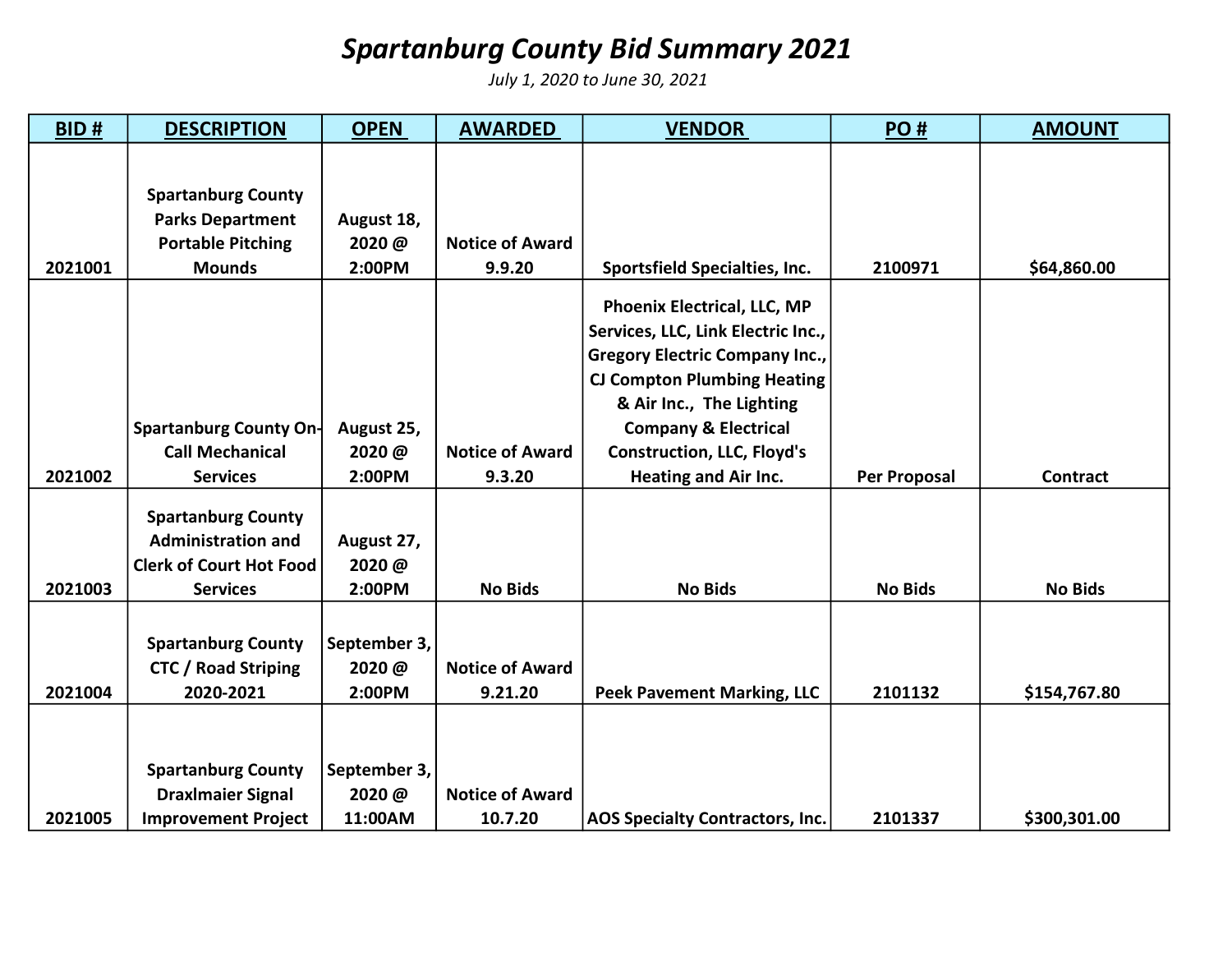|         | <b>Spartanburg County</b>      | August 27, |                        |                                    |                     |                 |
|---------|--------------------------------|------------|------------------------|------------------------------------|---------------------|-----------------|
|         | <b>Server Room HVAC</b>        | 2020@      | <b>Notice of Award</b> |                                    |                     |                 |
| 2021006 | <b>Improvements</b>            | 11:00AM    | 9.9.20                 | <b>MP Services, LLC</b>            | 2100950             | \$67,550.00     |
|         |                                |            |                        |                                    |                     |                 |
|         | <b>Spartanburg County</b>      |            |                        |                                    |                     |                 |
|         | <b>Community</b>               | September  |                        |                                    |                     |                 |
|         | Development                    | 17, 2020 @ | <b>Notice of Award</b> |                                    |                     |                 |
| 2021007 | <b>Consultant Services</b>     | 11:00AM    | 10.7.20                |                                    | <b>Per Proposal</b> | <b>Contract</b> |
|         | <b>Spartanburg County</b>      |            |                        | Civitas, LLC                       |                     |                 |
|         |                                |            |                        |                                    |                     |                 |
|         | <b>Detention Facility</b>      |            |                        |                                    |                     |                 |
|         | <b>Inmate Commissary,</b>      | September  |                        |                                    |                     |                 |
|         | <b>Kiosk and Banking</b>       | 17, 2020 @ | <b>Notice of Award</b> | <b>McDaniel Supply Company,</b>    |                     |                 |
| 2021008 | <b>Services</b>                | 2:00PM     | 12.29.20               | Inc.                               | <b>Per Proposal</b> | <b>Contract</b> |
|         |                                |            |                        |                                    |                     |                 |
|         |                                |            |                        |                                    |                     |                 |
|         | <b>Spartanburg County</b>      | October 6, |                        |                                    |                     |                 |
|         | <b>Disaster Recovery</b>       | 2020@      | <b>Notice of Award</b> | <b>GeniSys Global Enterprises,</b> |                     |                 |
| 2021009 | <b>Services and Consulting</b> | 2:00PM     | 11.19.20               | <b>LLC DBA GGE Solutions</b>       | <b>Per Proposal</b> | <b>Contract</b> |
|         |                                |            |                        |                                    |                     |                 |
|         |                                |            |                        |                                    |                     |                 |
|         | <b>Spartanburg County</b>      | October 1, |                        |                                    |                     |                 |
|         | <b>Asphalt Preventative</b>    | 2020@      | <b>Notice of Award</b> | Remac, Inc. dba Remac              |                     |                 |
| 2021010 | <b>Maintenance Project</b>     | 11:00AM    | 10.9.20                | <b>Asphalt Maintenance, Inc.</b>   | 2101202             | \$135,100.00    |
|         |                                |            |                        |                                    |                     |                 |
|         | <b>Spartanburg County S.</b>   |            |                        |                                    |                     |                 |
|         | <b>Hammett Road and</b>        |            |                        |                                    |                     |                 |
|         | <b>Lightwood Knot Road</b>     | October 1, |                        |                                    |                     |                 |
|         | <b>Intersection Relocation</b> | 2020@      | <b>Notice of Award</b> | <b>Eagle Construction Company,</b> |                     |                 |
| 2021011 | Project                        | 2:00PM     | 10.9.20                | Inc.                               | 2101356             | \$454,530.75    |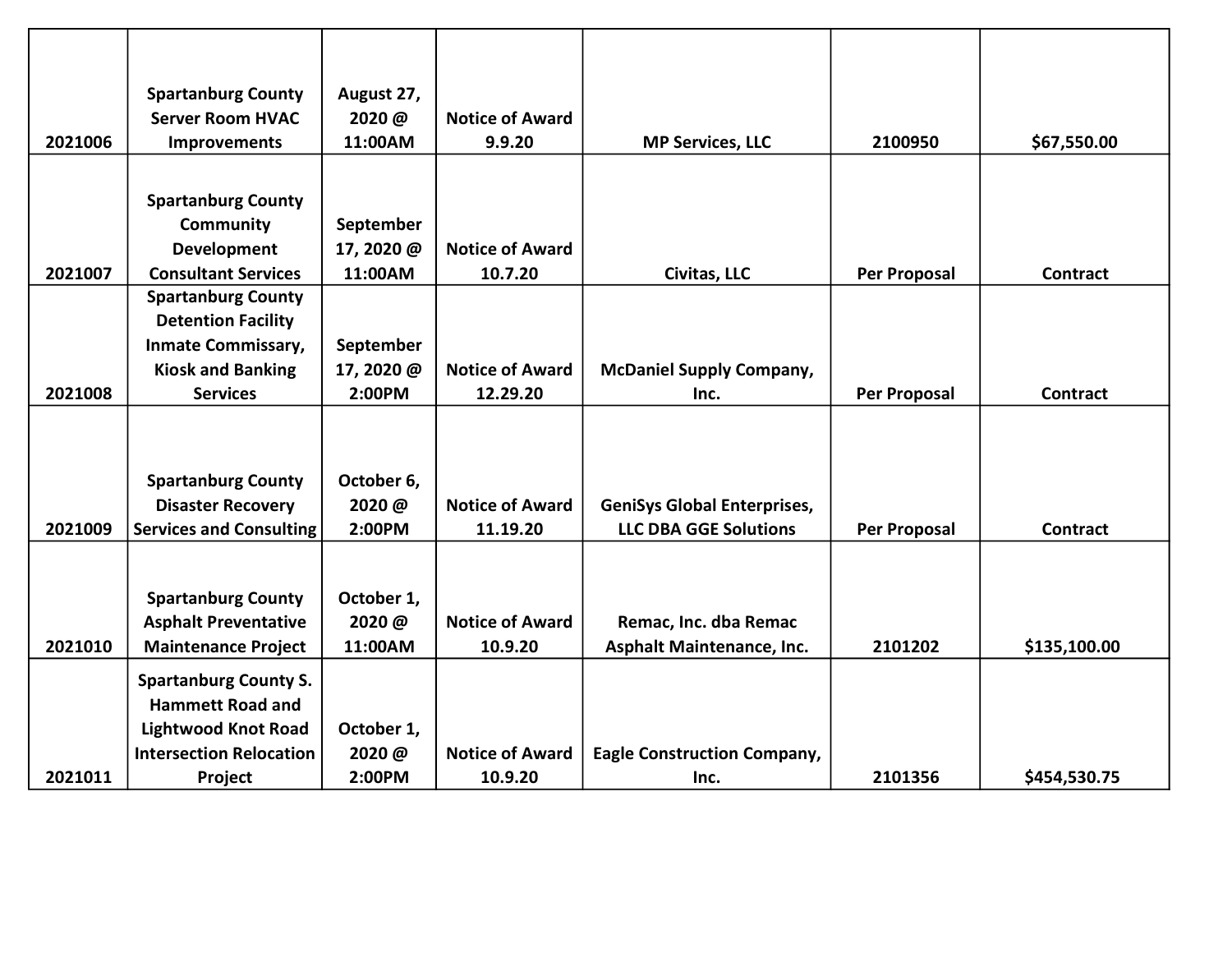|         | <b>Spartanburg County</b>      |                 |                        |                                       |                      |                               |
|---------|--------------------------------|-----------------|------------------------|---------------------------------------|----------------------|-------------------------------|
|         | <b>Motlow Creek Road</b>       | October 8,      |                        |                                       |                      |                               |
|         | <b>Bridge Replacement</b>      | 2020@           | <b>Notice of Award</b> |                                       |                      |                               |
| 2021012 | Project                        | 2:00PM          | 10.29.20               | <b>Buckeye Bridge, LLC</b>            | 2101588              | \$653,386.56                  |
|         |                                |                 |                        |                                       |                      |                               |
|         | <b>Spartanburg County</b>      | October 15,     |                        |                                       |                      |                               |
|         | <b>Cowpens Magistrate</b>      | 2020@           | <b>All Proposals</b>   |                                       | <b>All Proposals</b> |                               |
| 2021013 | <b>Court Renovations</b>       | 2:00PM          | Rejected               | <b>All Proposals Rejected</b>         | Rejected             | <b>All Proposals Rejected</b> |
|         |                                |                 |                        |                                       |                      |                               |
|         |                                | November 5,     |                        |                                       |                      |                               |
|         | <b>Spartanburg County E-</b>   | 2020@           | <b>Notice of Award</b> | eCycle Secure, LLC/ Part A            |                      |                               |
| 2021014 | <b>Scrap Recycling</b>         | 2:00PM          | 1.11.21                | <b>Synergy Recycling, LLC/ Part B</b> | <b>Per Proposal</b>  | <b>Contract</b>               |
|         |                                |                 |                        |                                       |                      |                               |
|         | <b>Spartanburg County</b>      |                 |                        |                                       |                      |                               |
|         | <b>Valley Falls</b>            | <b>November</b> |                        |                                       |                      |                               |
|         | <b>Convenience Center</b>      | 17, 2020 @      | <b>Intent to Award</b> |                                       |                      |                               |
| 2021015 | Construction                   | 2:00PM          | 1.26.21                | J.M. Cope, Inc.                       | 2102423              | \$2,443,461.39                |
|         |                                |                 |                        |                                       |                      |                               |
|         |                                |                 |                        |                                       |                      |                               |
|         | <b>Spartanburg County</b>      | <b>November</b> |                        |                                       |                      |                               |
|         | T.W. Edwards                   | 19, 2020 @      | <b>Notice of Award</b> |                                       |                      |                               |
| 2021016 | <b>Recreation Center Upfit</b> | 11:00AM         | 11.30.20               | <b>MP Services, LLC</b>               | 2102210              | \$96,400.00                   |
|         |                                |                 |                        |                                       |                      |                               |
|         |                                |                 |                        |                                       |                      |                               |
|         | <b>Spartanburg County</b>      | December 3,     |                        |                                       |                      |                               |
|         | <b>Cowpens Magistrate</b>      | 2020@           | <b>Notice of Award</b> |                                       |                      |                               |
| 2021017 | <b>Court Renovations</b>       | 2:00PM          | 12.11.20               | <b>MP Services, LLC</b>               | 2102131              | \$97,450.00                   |
|         | <b>Spartanburg County</b>      |                 |                        |                                       |                      |                               |
|         | <b>SCDOT Project ID</b>        |                 |                        |                                       |                      |                               |
|         | P028524 Road S-569             |                 |                        |                                       |                      |                               |
|         | (Sunny Acres Road) at          |                 |                        |                                       |                      |                               |
|         | SC Route 150                   | January 12,     |                        |                                       |                      |                               |
|         | Intersection                   | 2021@           | <b>Notice of Award</b> | S and S Construction, Inc. of         |                      |                               |
| 2021018 | <b>Improvement Project</b>     | 11:00AM         | 3.15.21                | Anderson                              | 2103218              | \$919,788.00                  |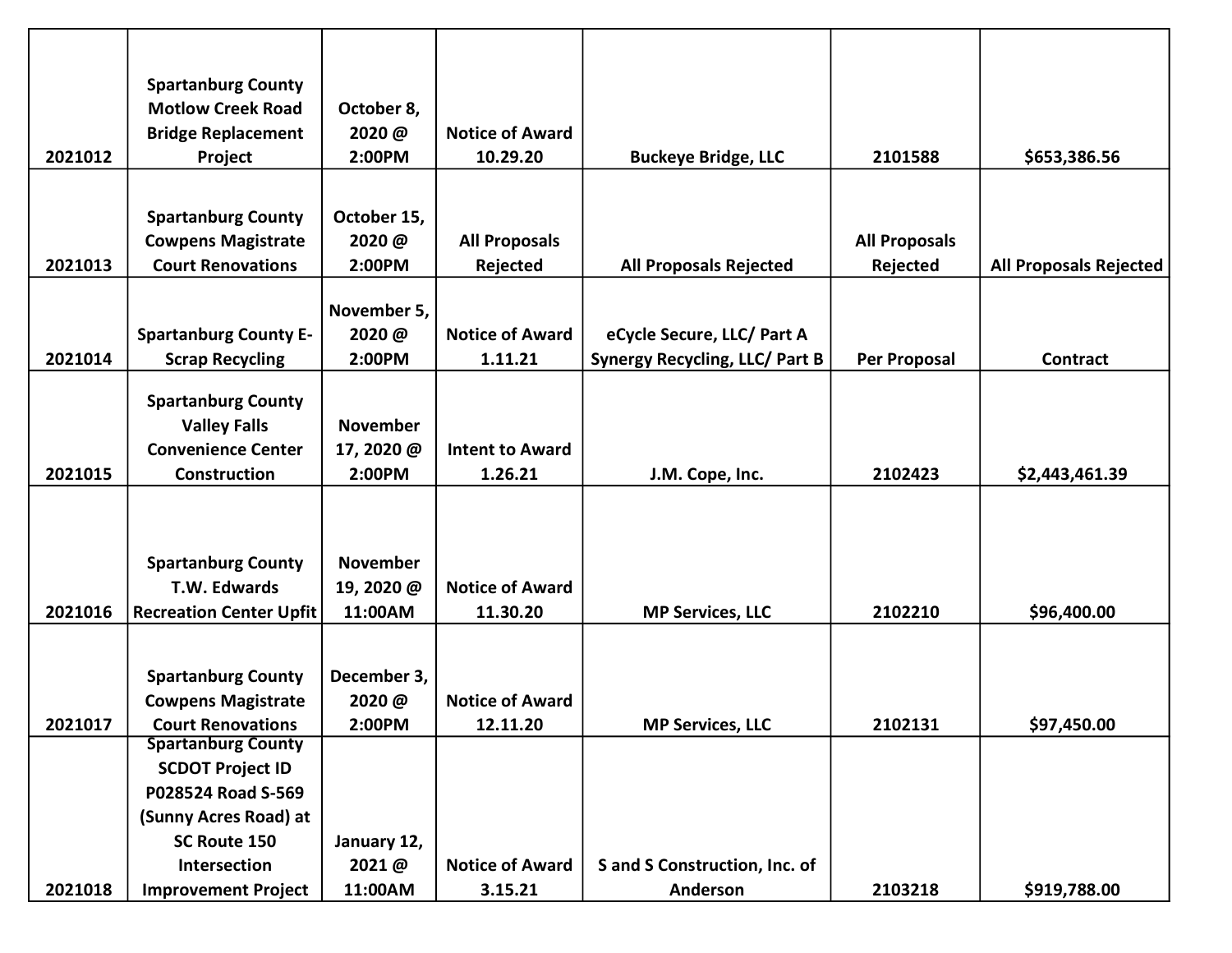|         | <b>Spartanburg County</b>      | January 14,  |                        |                                        |              |                 |
|---------|--------------------------------|--------------|------------------------|----------------------------------------|--------------|-----------------|
|         | <b>Emma Cudd Road Box</b>      | 2021@        | <b>Notice of Award</b> |                                        |              |                 |
| 2021019 | <b>Culvert</b>                 | 2:00PM       | 1.22.21                | <b>Gossett Concrete Pipe Co., Inc.</b> | 2102140      | \$44,955.00     |
|         |                                |              |                        |                                        |              |                 |
|         | <b>Spartanburg County</b>      |              |                        |                                        |              |                 |
|         | 2021 Municipal, C-             | January 28,  |                        |                                        |              |                 |
|         | <b>Funds &amp; Road Fee</b>    | 2021 @ 2:00  | <b>Notice of Award</b> |                                        | 2102687      | \$2,152,672.13  |
| 2021020 | <b>Resurfacing Project</b>     | <b>PM</b>    | 2.15.21                | Rogers Group, Inc.                     | 2102694      | \$3,498,213.70  |
|         |                                |              |                        |                                        |              |                 |
|         | <b>Spartanburg County</b>      | February 3,  |                        |                                        |              |                 |
|         | <b>Master Lease Purchase</b>   | 2021@        | <b>Notice of Award</b> |                                        |              |                 |
| 2021021 | <b>Agreement 2021</b>          | 11:00AM      | 2.10.21                | <b>BB&amp;T Bank / Truist</b>          | Per Proposal | <b>Contract</b> |
|         |                                |              |                        |                                        |              |                 |
|         | <b>Spartanburg County</b>      |              |                        |                                        |              |                 |
|         | <b>Owner Occupied</b>          |              |                        |                                        |              |                 |
|         | <b>Housing Reconstruction-</b> |              |                        |                                        |              |                 |
|         | 350 Sims Chapel Road,          | February 4,  |                        |                                        |              |                 |
|         | Spartanburg, South             | 2021@        | <b>Notice of Award</b> |                                        |              |                 |
| 2021022 | Carolina                       | 11:00AM      | 2.16.21                | <b>MP Services, LLC</b>                | 2102720      | \$179,900.00    |
|         |                                |              |                        |                                        |              |                 |
|         |                                |              |                        |                                        |              |                 |
|         |                                | February 9,  |                        |                                        |              |                 |
|         | <b>Spartanburg County</b>      | 2021@        | <b>Notice of Award</b> | <b>Florence Concrete Products,</b>     |              |                 |
| 2021023 | <b>Melvin Hill Road Bridge</b> | 11:00AM      | 2.16.21                | Inc.                                   | 2102665      | \$130,900.00    |
|         | <b>Upcountry Local</b>         |              |                        |                                        |              |                 |
|         | <b>Workforce Area</b>          |              |                        |                                        |              |                 |
|         | <b>Partnership (ULWAP)</b>     |              |                        |                                        |              |                 |
|         | <b>Adult, Dislocated</b>       |              |                        |                                        |              |                 |
|         | <b>Worker Training</b>         | February 25, |                        |                                        |              |                 |
|         | <b>Activities and One-Stop</b> | 2021@        | <b>Notice of Award</b> | Arbor E&T, LLC bda Equus               |              |                 |
| 2021024 | <b>Operator</b>                | 11:00AM      | 4.19.21                | <b>Workforce Solutions</b>             | Per Proposal | Contract        |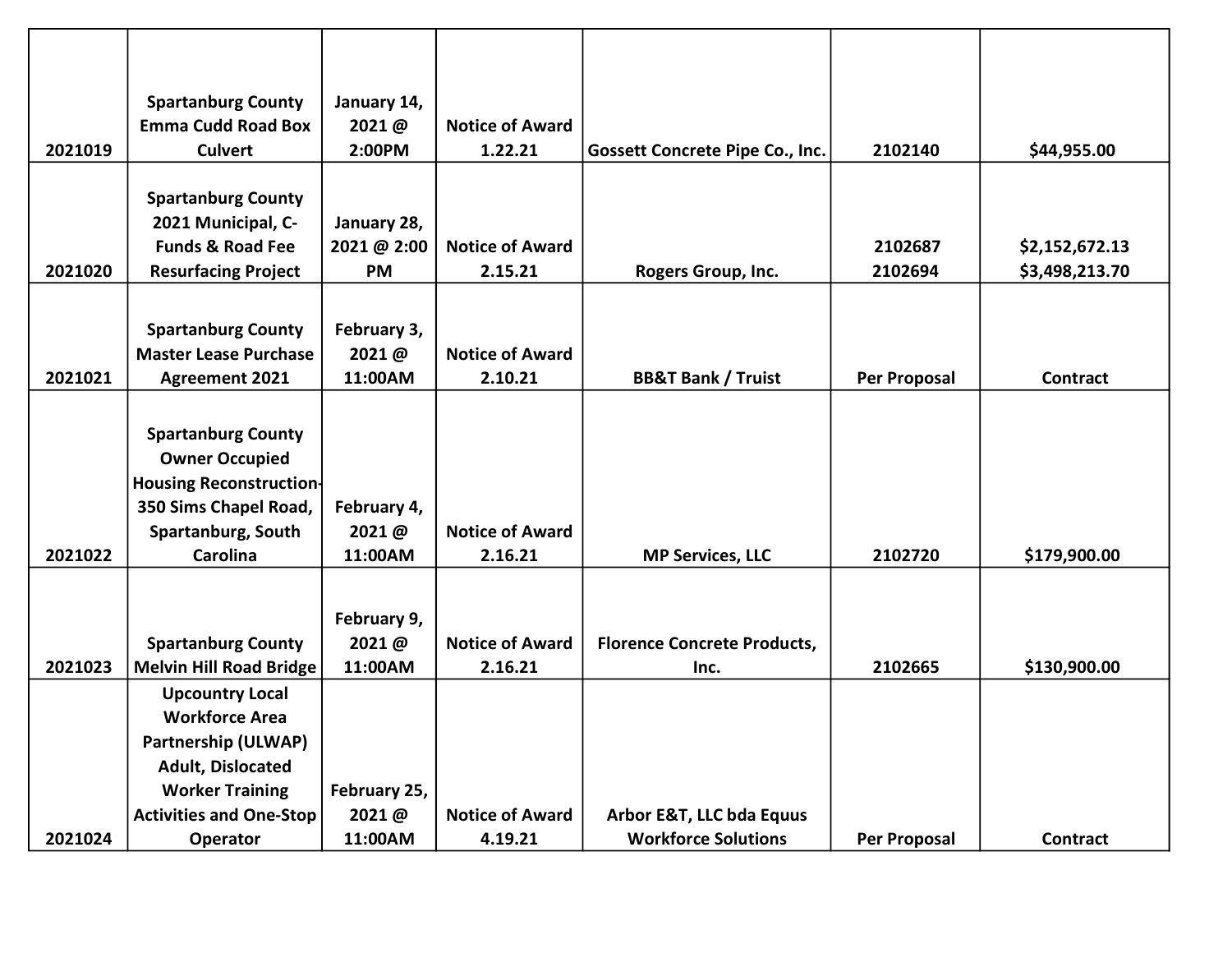|         | <b>Spartanburg County</b>                            | February 25,    |                        |                                        |                     |                 |
|---------|------------------------------------------------------|-----------------|------------------------|----------------------------------------|---------------------|-----------------|
| 2021025 | <b>Rogers Mill Drainage</b>                          | 2021@<br>2:00PM | <b>Notice of Award</b> | <b>Palmetto Group Contracting,</b>     | 2102861             |                 |
|         | <b>Improvements</b>                                  |                 | 3.5.21                 | Inc.                                   |                     | \$97,279.90     |
|         |                                                      |                 |                        |                                        |                     |                 |
|         | <b>Spartanburg County</b>                            | March 3,        |                        |                                        |                     |                 |
|         | <b>Fairview Farms Road</b>                           | 2021@           | <b>Notice of Award</b> |                                        |                     |                 |
| 2021026 | <b>Box Culvert</b>                                   | 2:00PM          | 3.12.21                | <b>MST Concrete Products, Inc.</b>     | 2102701             | \$18,438.00     |
|         |                                                      |                 |                        |                                        |                     |                 |
|         | <b>Spartanburg County</b>                            | March 4,        |                        |                                        |                     |                 |
|         | <b>Public Works Vacuum</b>                           | 2021@           | <b>Notice of Award</b> | Jet-Vac Equipment Company,             |                     |                 |
| 2021027 | <b>Trailer</b>                                       | 11:00AM         | 3.15.21                | <b>LLC</b>                             | 2102761             | \$73,985.00     |
|         |                                                      |                 |                        |                                        |                     |                 |
|         | <b>Spartanburg County</b>                            | March 16,       |                        |                                        |                     |                 |
|         | <b>Site Station Resurfacing</b>                      | 2021@           | <b>Notice of Award</b> |                                        |                     |                 |
| 2021028 | Project                                              | 2:00PM          | 5.27.21                | <b>Bird Corporation of Inman, Inc.</b> | 2103561             | \$67,595.15     |
|         |                                                      |                 |                        |                                        |                     |                 |
|         | <b>Spartanburg County</b>                            | March 30,       |                        |                                        |                     |                 |
|         | <b>Hazard Mitigation Plan</b>                        | 2021@           | <b>Notice of Award</b> |                                        |                     |                 |
| 2021029 | <b>Update</b>                                        | 11:00AM         | 4.12.21                | <b>Atkins North America, Inc.</b>      | <b>Per Proposal</b> | <b>Contract</b> |
|         | <b>Spartanburg County</b>                            |                 |                        |                                        |                     |                 |
|         | <b>Parks Department Soft</b>                         | March 30,       |                        |                                        |                     |                 |
|         | <b>Drink Services and</b>                            | 2021@           | <b>Notice of Award</b> |                                        |                     |                 |
| 2021030 | <b>Supplies</b>                                      | 2:00PM          | 4.9.21                 | Coca-Cola Consolidated, Inc.           | <b>Per Proposal</b> | <b>Contract</b> |
|         |                                                      |                 |                        |                                        |                     |                 |
|         | <b>Spartanburg County</b>                            |                 |                        |                                        |                     |                 |
|         | Household Hazardous   April 22, 2021 Notice of Award |                 |                        |                                        |                     |                 |
| 2021031 | <b>Waste Collection Event</b>                        | @ 2:00PM        | 5.4.21                 | ECOFLO, Inc.                           | <b>Per Proposal</b> | <b>Contract</b> |
|         |                                                      |                 |                        |                                        |                     |                 |
|         | <b>Spartanburg County</b>                            |                 |                        |                                        |                     |                 |
|         | Used Oil, Oil Filters,                               |                 |                        |                                        |                     |                 |
|         | Antifreeze, and Gas/Oil April 29, 2021               |                 | <b>Notice of Award</b> | <b>Universal Environmental</b>         |                     |                 |
| 2021032 | <b>Collection Recycling</b>                          | @ 2:00PM        | 5.10.21                | Services, LLC                          | <b>Per Proposal</b> | Contract        |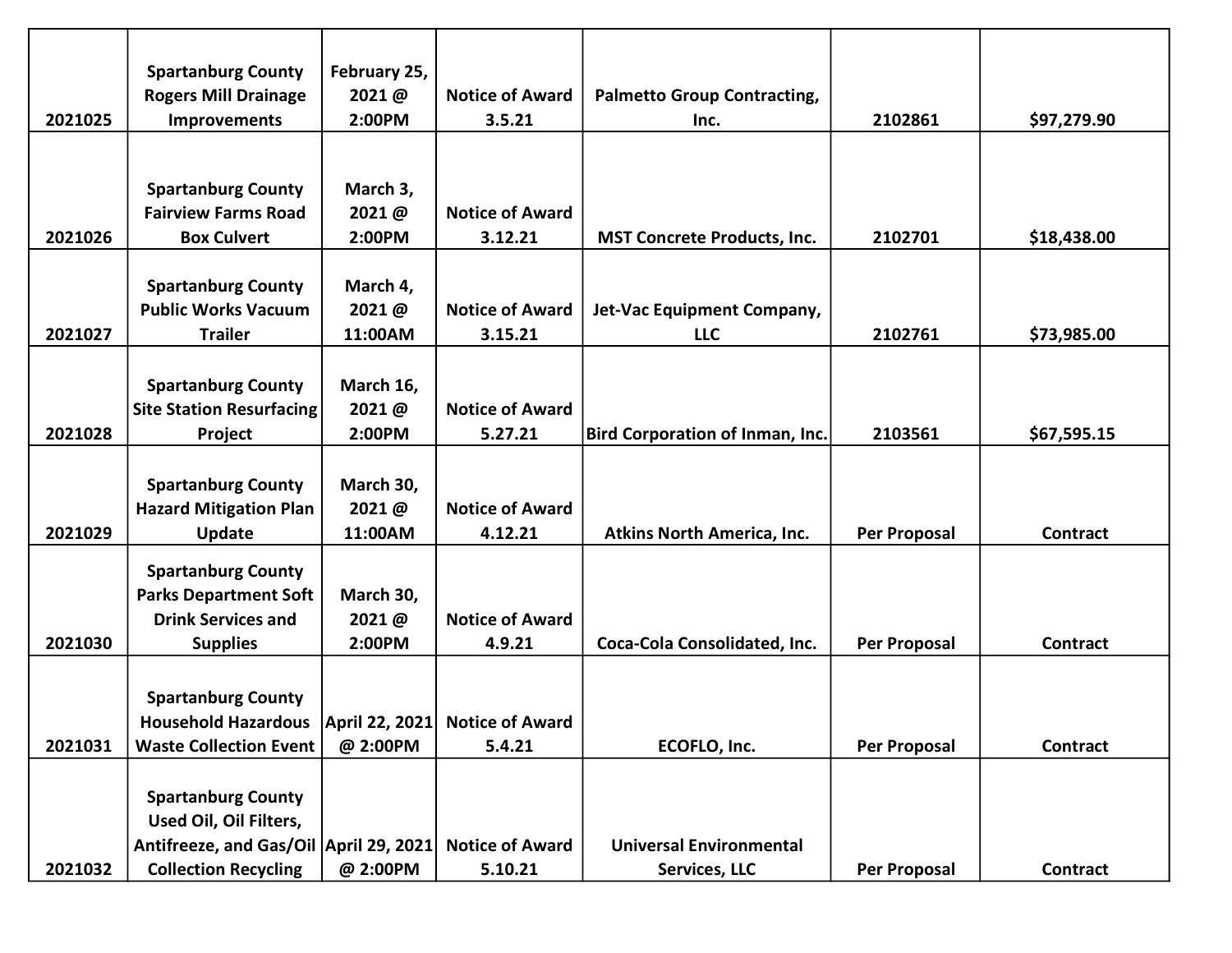|         | <b>Spartanburg County</b>     |                |                          |                                    |                          |                          |
|---------|-------------------------------|----------------|--------------------------|------------------------------------|--------------------------|--------------------------|
|         | <b>Reclamation and</b>        |                |                          |                                    |                          |                          |
|         | <b>Resurfacing Project</b>    |                |                          |                                    |                          |                          |
|         | <b>SCDOT S42-644,</b>         | April 6, 2021  | <b>Notice of Award</b>   |                                    |                          |                          |
| 2021033 | <b>Robinson Road</b>          | @ 2:00PM       | 5.21.21                  | Rogers Group, Inc.                 | 2103626                  | \$698,739.60             |
|         |                               |                |                          |                                    |                          |                          |
|         |                               |                |                          |                                    |                          |                          |
|         | <b>Spartanburg County</b>     | April 6, 2021  | <b>Notice of Award</b>   |                                    |                          |                          |
| 2021034 | <b>MAI Appraisal Services</b> | @ 11:00AM      | 4.22.21                  | Marion R. Griffin & Co., Inc.      | <b>Per Proposal</b>      | <b>Contract</b>          |
|         | <b>Spartanburg County</b>     |                |                          |                                    |                          |                          |
|         | <b>Owner Occupied</b>         |                |                          |                                    |                          |                          |
|         | <b>Housing Roof</b>           | April 15, 2021 |                          |                                    |                          |                          |
| 2021035 | <b>Rehabilitation</b>         | @ 11:00AM      | <b>All Bids Rejected</b> | <b>All Bids Rejected</b>           | <b>All Bids Rejected</b> | <b>All Bids Rejected</b> |
|         |                               |                |                          |                                    |                          |                          |
|         | <b>Spartanburg County</b>     |                |                          |                                    |                          |                          |
|         | <b>Fire Services SCBA</b>     | April 29, 2021 | <b>Notice of Award</b>   | <b>Anderson Fire &amp; Safety</b>  |                          |                          |
| 2021036 | <b>Backpacks</b>              | @ 11:00AM      | 6.1.21                   | <b>Equipment Co., Inc.</b>         | 2103623                  | \$44,490.62              |
|         |                               |                |                          |                                    |                          |                          |
|         |                               |                |                          |                                    |                          |                          |
|         |                               |                |                          |                                    |                          |                          |
|         |                               |                |                          |                                    |                          |                          |
|         | <b>Spartanburg County</b>     | April 22, 2021 | <b>Notice of Award</b>   |                                    |                          |                          |
| 2021037 | <b>Clark Road Box Culvert</b> | @ 11:00AM      | 4.30.21                  | <b>MST Concrete Products, Inc.</b> | 2103203                  | \$49,520.00              |
|         |                               |                |                          |                                    |                          |                          |
|         |                               |                |                          |                                    |                          |                          |
|         |                               |                |                          |                                    |                          |                          |
|         | OneSpartanburg, Inc.          | May 13, 2021   | <b>Notice of Award</b>   | <b>Paradise Advertising &amp;</b>  |                          |                          |
| 2021038 | <b>Agency Services</b>        | @ 2:00PM       | 6.23.21                  | Markerting, Inc.                   | <b>Per Proposal</b>      | <b>Contract</b>          |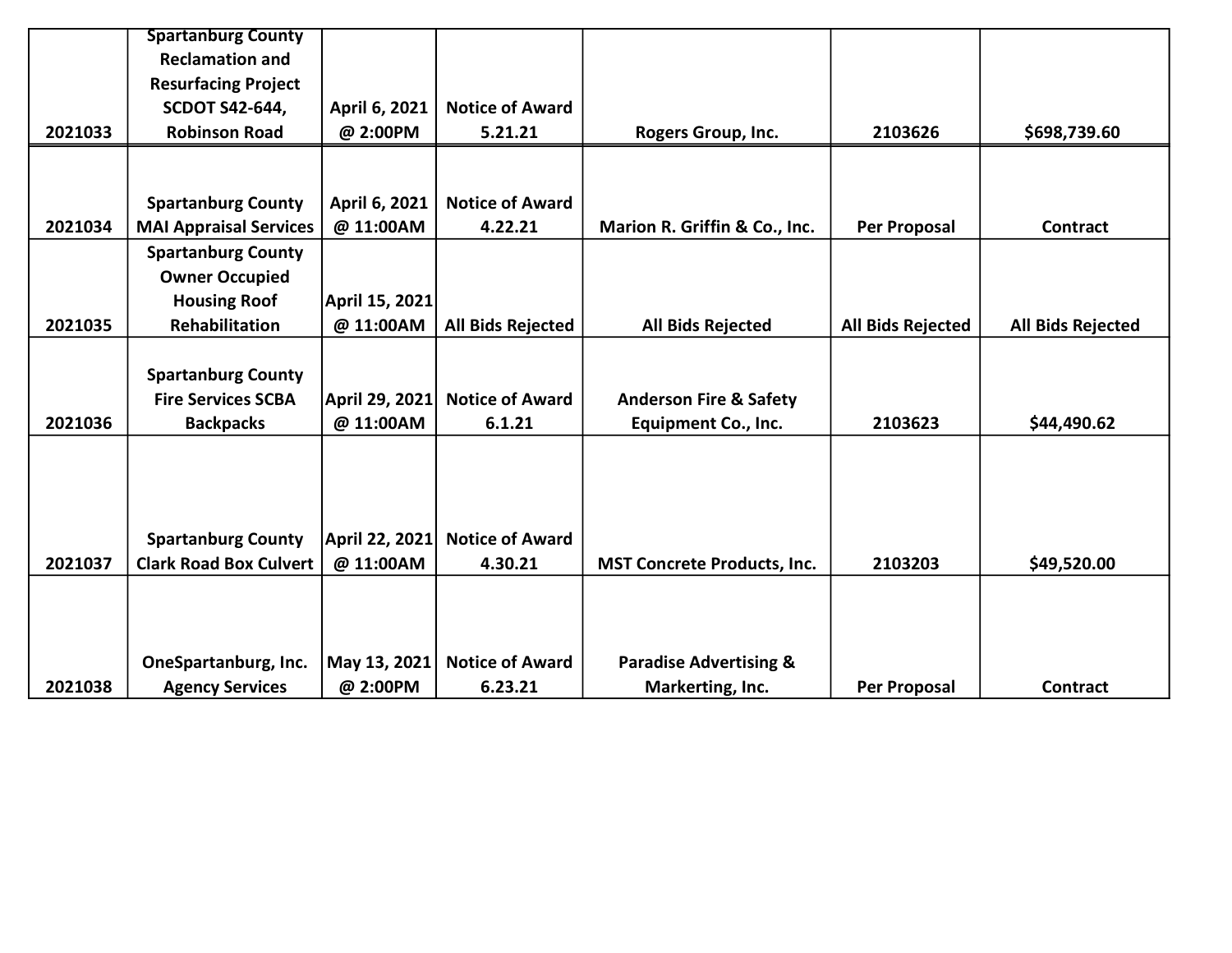|         |                           |               |                          | <b>AECOM Technical Services,</b>       |                          |                          |
|---------|---------------------------|---------------|--------------------------|----------------------------------------|--------------------------|--------------------------|
|         |                           |               |                          | Inc., Colliers Engineering &           |                          |                          |
|         |                           |               |                          | Design, Inc., Infrastructure           |                          |                          |
|         |                           |               |                          | <b>Consulting &amp; Engineering,</b>   |                          |                          |
|         |                           |               |                          | PLLC., KCI Technologies, Inc.,         |                          |                          |
|         |                           |               |                          | Michael Baker International,           |                          |                          |
|         |                           |               |                          | inc., Parrish & Partners, LLC.,        |                          |                          |
|         |                           |               |                          | S&ME, Inc., Seamon Whiteside           |                          |                          |
|         |                           |               |                          | & Associates, Inc.,                    |                          |                          |
|         |                           |               |                          | <b>Telecommunication &amp;</b>         |                          |                          |
|         |                           |               |                          | <b>Industrial Consulting Services,</b> |                          |                          |
|         | Spartanburg County On-    |               |                          | Toole Design Group, LLC.,              |                          |                          |
|         | <b>Call Engineering</b>   |               |                          | <b>TranSystem Corporation,</b>         |                          |                          |
|         | Services for FY22 and     | May 13, 2021  | <b>Notice of Award</b>   | <b>Vaughn &amp; Melton Consulting</b>  |                          |                          |
| 2021039 | <b>FY23</b>               | @ 11:00AM     | 6.29.21                  | Engineers, Inc.                        | Per Proposal             | Contract                 |
|         |                           |               |                          |                                        |                          |                          |
|         |                           |               |                          |                                        |                          |                          |
|         |                           |               |                          |                                        |                          |                          |
|         | <b>Spartanburg County</b> | August 17,    |                          |                                        |                          |                          |
|         | <b>Detention Facility</b> | 2021@         | <b>Notice of Award</b>   |                                        |                          |                          |
| 2021040 | <b>Expansion Project</b>  | 11:00AM       | 10.18.21                 | <b>Ajax Building Company, LLC</b>      |                          |                          |
|         |                           |               |                          |                                        |                          |                          |
|         | <b>Spartanburg County</b> |               |                          |                                        |                          |                          |
|         | <b>Owner Occupied</b>     |               |                          |                                        |                          |                          |
|         | <b>Housing Roof</b>       | June 17, 2021 | <b>Notice of Award</b>   |                                        |                          |                          |
| 2021041 | Rehabilitation            | @ 2:00PM      | 8.30.21                  | <b>MP Services, LLC</b>                | 2200934                  | \$39,881.00              |
|         |                           |               |                          |                                        |                          |                          |
|         | <b>Spartanburg County</b> |               |                          |                                        |                          |                          |
|         | Ditching,                 |               |                          |                                        |                          |                          |
|         | Driveway/Crossline        |               |                          |                                        |                          |                          |
|         | <b>Pipe Cleaning and</b>  | June 17, 2021 |                          |                                        |                          |                          |
| 2021042 | <b>Shoulder Project</b>   | @ 11:00AM     | <b>All Bids Rejected</b> | All Bids Rejected                      | <b>All Bids Rejected</b> | <b>All Bids REjected</b> |